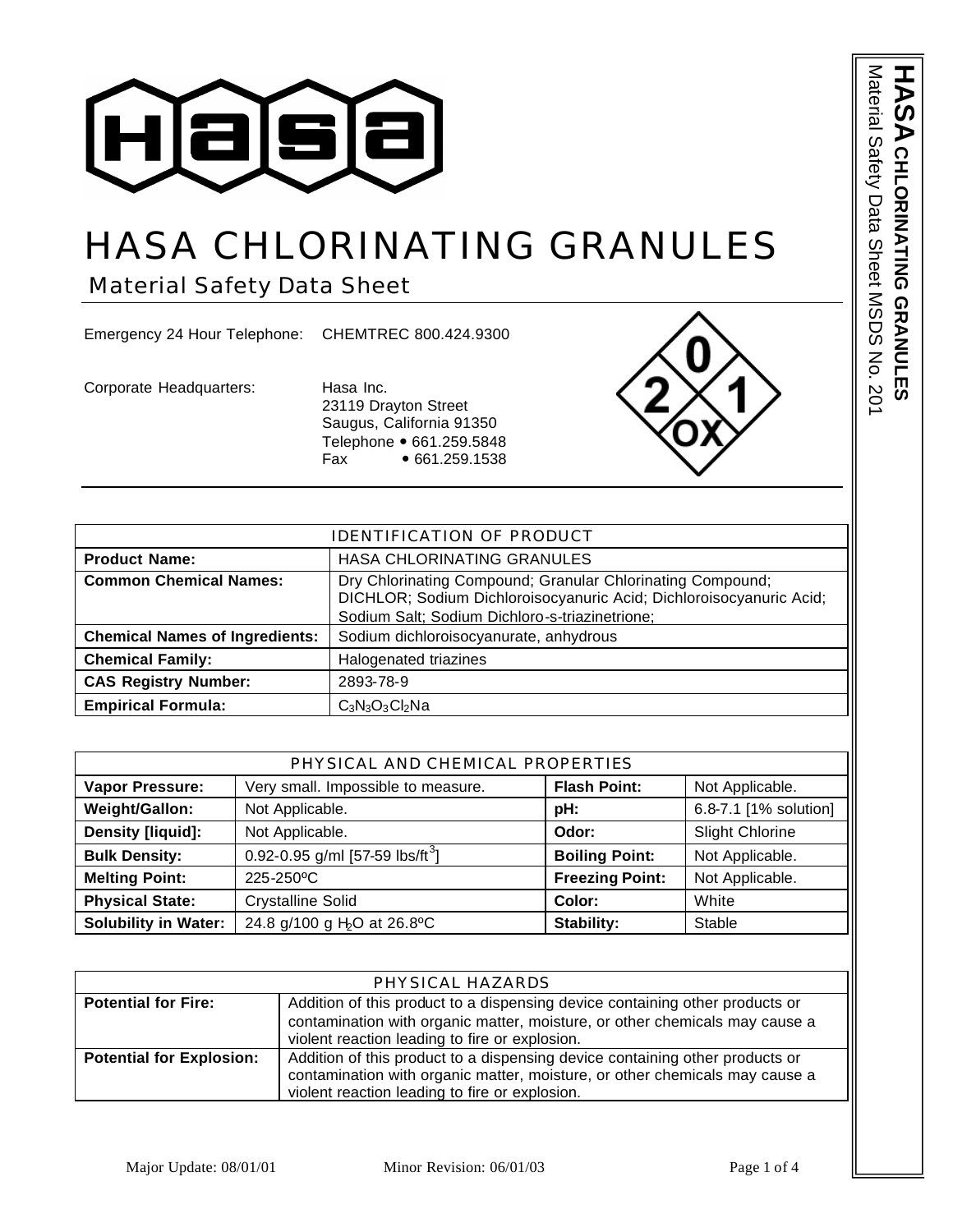| PHYSICAL HAZARDS                 |                                                                                                                                                                                                                                             |  |
|----------------------------------|---------------------------------------------------------------------------------------------------------------------------------------------------------------------------------------------------------------------------------------------|--|
| <b>Reactivity:</b>               | Contamination with organic matter, moisture, or other chemicals may start a<br>chemical reaction with the liberation of hazardous gases, including chlorine,<br>nitrogen oxides, and cyanide, and possible generation of fire or explosion. |  |
| <b>Extinguishing Media:</b>      | Water in excess.                                                                                                                                                                                                                            |  |
| <b>Fire Fighting Procedures:</b> | SCBA plus protective clothing.                                                                                                                                                                                                              |  |

| <b>HEALTH HAZARDS</b>                             |                              |
|---------------------------------------------------|------------------------------|
| <b>Signs and Symptoms of Exposure:</b>            | Eye and skin irritation.     |
| <b>Medical Conditions Aggravated by Exposure:</b> | No data available.           |
| Oral [ingestion] LD <sub>50</sub> :               | No data available.           |
| Dermal [skin absorption] LD <sub>50</sub> :       | 500 mg/24H [Mild]            |
| Inhalation [breathing] LC <sub>50</sub> :         | No data available.           |
| Eye Irritation:                                   | Severe. 10 mg/34hr           |
| <b>Skin Irritation:</b>                           | Mild. Not a skin sensitizer. |
| <b>OSHA PEL:</b>                                  | None Established.            |
| <b>ACGIH TLV/TWA:</b>                             | None Established.            |

| POTENTIAL ROUTE [S] OF ENTRY   |                                                                                 |  |
|--------------------------------|---------------------------------------------------------------------------------|--|
| <b>Inhalation [Breathing]:</b> | Dust may cause irritation to upper respiratory tract.                           |  |
| Dermal [Skin]:                 | Contact with broken skin may cause burning, blistering, and tissue destruction. |  |
| Eyes:                          | Irritating to eyes. Corrosive. May cause permanent eye damage.                  |  |
| Ingestion:                     | Not anticipated.                                                                |  |

| CARCINOGENIC [CANCER POTENTIAL] INFORMATION                                              |  |
|------------------------------------------------------------------------------------------|--|
| National Toxicological Program [NTP] Sixth Annual Report on Carcinogens:<br>Not listed.  |  |
| International Agency for Research on Cancer [IARC] Monographs, V. 1-53, Supps. 1-8       |  |
| <b>Listed by Federal OSHA as Carcinogens:</b>                                            |  |
| Safe Drinking Water and Toxic Enforcement Act of 1986 [Proposition 65, California only]: |  |

Small quantities – less than 100 ppm (parts per million) – of impurities, including bromates, may be found in all chlorinating products, including this product. Bromates are derived from bromides, which are present in sodium chloride (table salt) from which chlorine is manufactured. Additional small quantities of bromates may be generated during the disinfection process. Bromates are known by the State of California to cause cancer when administered by the oral (drinking or ingesting) route. Read and follow label directions and use care when handling or using this product. The US Environmental Protection Agency has established a maximum contaminant level (MCL) for bromates in drinking water at 10 ppb (parts per billion). Application of this product in accordance with label directions at use dilution will not exceed this level.

This warning is provided pursuant to Proposition 65, the Safe Drinking Water and Toxic Enforc ement act of 1986, Chapter 6.6 of the California Health and Safety Code, which requires the Governor of California to publish a list of chemicals "known to the state to cause cancer or reproductive toxicity." This list is compiled in accordance with the procedures established under the proposition, and can be obtained on the internet from California's Office of Environmental Health Hazard Assessment at http://www.oehha.ca.gov. There are over 700 chemical substances on this list.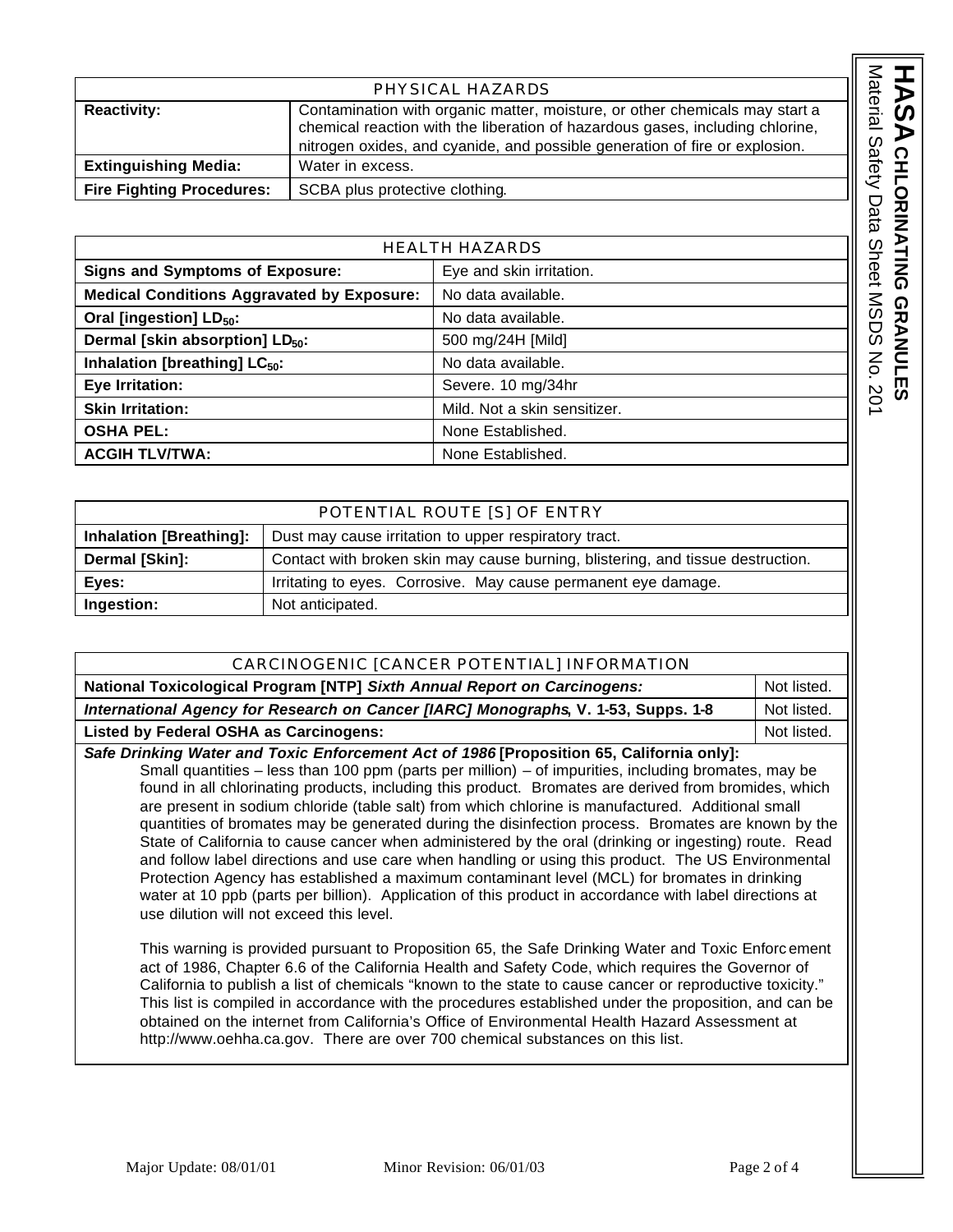## GENERAL PRECAUTIONS FOR SAFE USE AND HANDLING

Mix only with water. Do not mix with other chemicals. Use clean, dry utensils when mixing. Do not add this product to any dispensing device containing remnants of other products. A violent reaction or explosion may result when chemicals are mixed. Do not contaminate with moisture, other chemicals, or human wastes.

#### PERSONAL PROTECTION AND HYGIENE

Wear goggles or face shield and rubber gloves when handling. Avoid breathing dust. Remove and wash contaminated clothing before reuse. Wash hands after handling.

## CLEAN-UP OF SPILLS

Granules should be kept in tightly closed container in a cool, dry, ventilated area. Spilled materials should be picked up and placed in a dry container. If granules are contaminated by water or other chemicals, or human waste, place in bucket with lots of clean water. Dissolved granules may be used on-site in pool or spa for disinfection or disposed of in an approved landfill. Small quantities of granules or solution made from granules may be discharged into a sanitary sewer. Granules must be disposed of in accordance with Federal, State, and/or local laws and regulations. Read the label for additional information. Contact HASA, Inc. for guidance.

| <b>FIRST AID</b>           |                                                                                                                                                           |
|----------------------------|-----------------------------------------------------------------------------------------------------------------------------------------------------------|
| <b>Eye Contact:</b>        | Flush with water. Remove contact lenses [if applicable]. Hold eyelids open.<br>Continue flushing with water for 15 minutes. Get prompt medical attention. |
| <b>Skin Contact:</b>       | Brush off any residue. Wash affected area with water for 15 minutes. If irritation<br>persists, get medical attention.                                    |
| Ingestion<br>[swallowing]: | Feed bread soaked in milk followed by olive oil or other cooking oil. Call a<br>physician immediately.                                                    |
| Inhalation:                | Remove to fresh air. Call a physician.                                                                                                                    |

| FEDERAL/STATE LISTS/REGISTRATION/S/REPORTING REQUIREMENTS                  |                                                    |
|----------------------------------------------------------------------------|----------------------------------------------------|
| Not listed.<br>CERCLA Hazardous Substance [Section 1010 [4], P.L. 96-510]: |                                                    |
| Extremely Hazardous Substance [40 CFR 355, Appendix A]:<br>Not listed.     |                                                    |
| Pesticide Product 7 U.S.C. 136 et seq.:                                    | Registered as Pesticide Product by<br>Federal EPA. |
| <b>Toxic Substance under TSCA:</b>                                         | Not reported.                                      |
| Pesticide Product [various State Laws]:                                    | Registered as Pesticide Product.                   |

# MATERIAL CLASSIFICATION

| <b>OSHA Hazard Communication Standard, Department of Labor,   Oxidizer</b> |  |
|----------------------------------------------------------------------------|--|
| Occupational Safety and Health Division, 29 CFR 1910.1200:                 |  |
|                                                                            |  |

| Hazardous Materials Transportation Regulations,<br>Department of Transportation (Federal) 49 CFR 172.101 |                                       |  |
|----------------------------------------------------------------------------------------------------------|---------------------------------------|--|
| <b>Material Class [Division]: 5.1</b><br>Packaging Group: II                                             |                                       |  |
| <b>UN/NA Number:</b>                                                                                     | 2465                                  |  |
| Label / Placard:                                                                                         | Oxidizer 5.1                          |  |
| <b>Proper Shipping Name:</b>                                                                             | Dichloroisocyanuric acid, sodium salt |  |